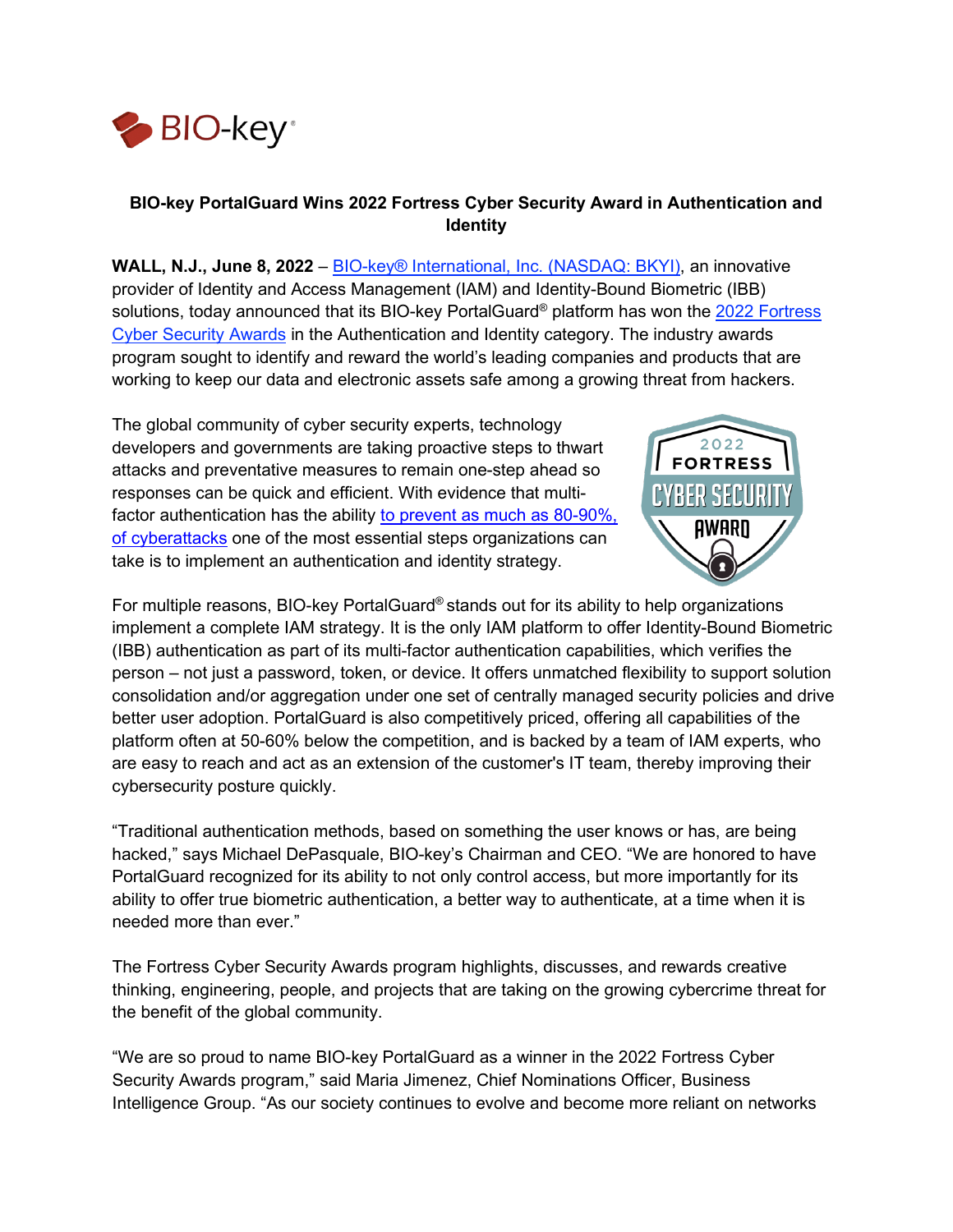and data, companies like BIO-key are critical at providing the protection and trust consumers demand."

BIO-key PortalGuard offers an unmatched variety of choices for multi-factor authentication (MFA), single sign-on (SSO), self-service password reset (SSPR), and Identity-Bound Biometrics and is well-suited for everyday use cases including remote workforces, third-party access, Customer IAM (CIAM), and passwordless workflows. For over 20 years, PortalGuard has been trusted by customers across multiple industries, including education, healthcare, manufacturing, finance, and government to reduce password-related help desk calls by up to 95%, eliminate passwords, secure remote access, prevent phishing attacks, meet cyber insurance requirements, and improve productivity for any IT team.

For information about BIO-key please visit [the company website.](https://www.bio-key.com/portalguard/) For information about the annual Fortress Cyber Security Awards, please [visit the awards website.](https://www.bintelligence.com/fortress-cyber-security-awards)

## **About BIO-key International, Inc.** [\(www.BIO-key.com\)](https://www.bio-key.com/)

BIO-key has over two decades of expertise in providing authentication technology for thousands of organizations and millions of users and is revolutionizing authentication with biometric-centric, multi-factor identity and access management (IAM) solutions, including its PortalGuard IAM solution, that provides convenient and secure access to devices, information, applications, and high-value transactions. BIO-key's patented software and hardware solutions, with industry leading biometric capabilities, enable large-scale on-premises and cloud-based Identity-as-a-Service (IDaaS) solutions, as well as customized enterprise solutions.

## **About Business Intelligence Group (**[www.bintelligence.com\)](http://www.bintelligence.com/)

The Business Intelligence Group was founded with the mission of recognizing true talent and superior performance in the business world. Unlike other industry award programs, these programs are judged by business executives having experience and knowledge. The organization's proprietary and unique scoring system selectively measures performance across multiple business domains and rewards those companies whose achievements stand above those of their peers.

## **BIO-key Safe Harbor Statement**

All statements contained in this press release other than statements of historical facts are "forward-looking statements" as defined in the Private Securities Litigation Reform Act of 1995 (the "Act"). The words "estimate," "project," "intends," "expects," "anticipates," "believes," and similar expressions are intended to identify forward-looking statements. Such forward-looking statements are made based on management's beliefs, as well as assumptions made by, and information currently available to, management pursuant to the "safe harbor" provisions of the Act. These statements are not guarantees of future performance or events and are subject to risks and uncertainties that may cause actual results to differ materially from those included within or implied by such forward-looking statements. These risks and uncertainties include, without limitation, our history of losses and limited revenue; our ability to raise additional capital;